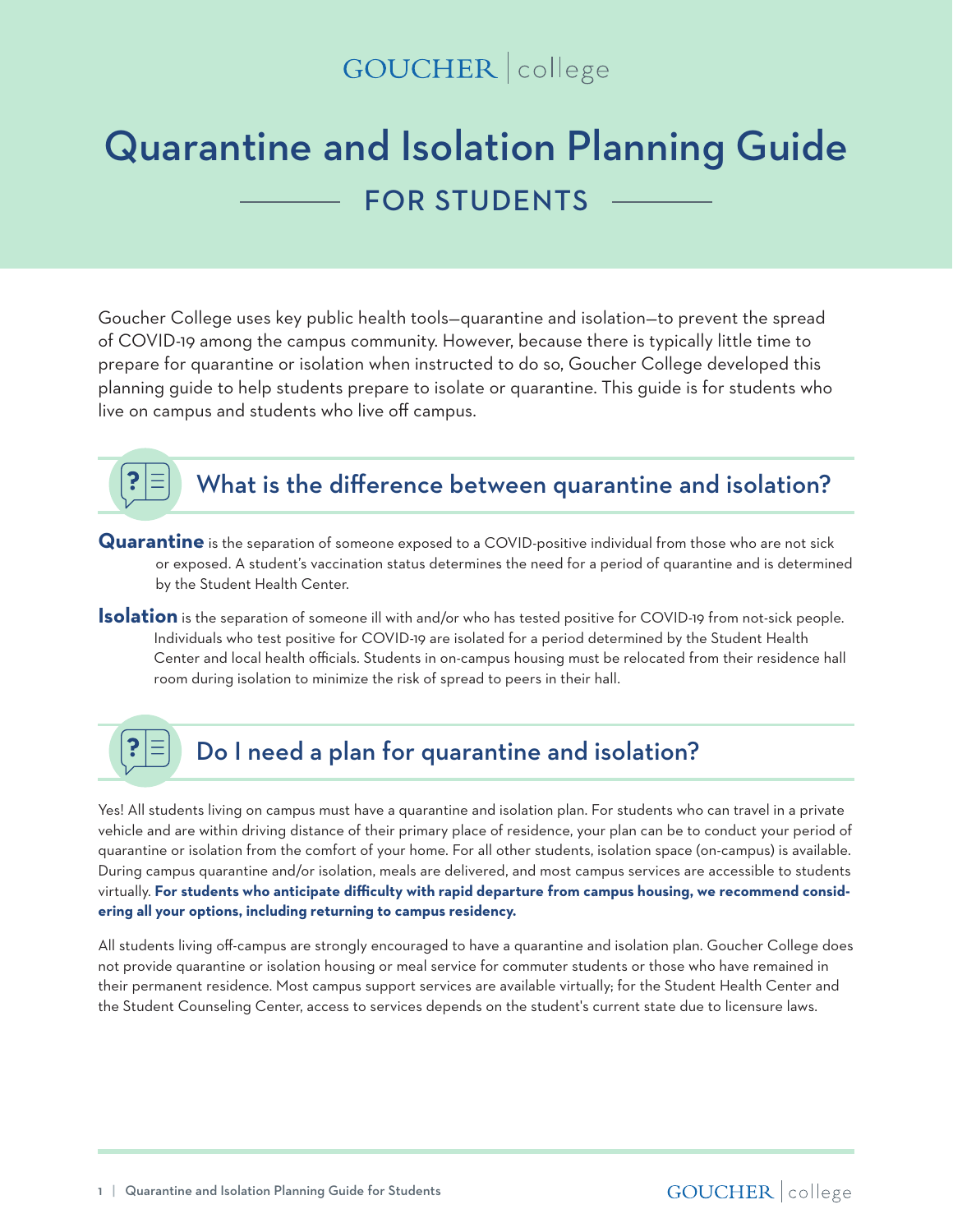How will I be supported if I am in quarantine and isolation?

- **•** Telehealth visits are available through the Goucher Student Health Center and a contracted Telemedicine agency. Students should call 911 for any life-threatening emergencies; when calling, please inform the dispatcher that you are in quarantine or isolation.
- **•** A variety of peer and staff-led supports are available for students in quarantine and isolation:
	- **•** The Student Counseling Center is available to provide mental health resources and counseling services (to those within the state of Maryland). Students can request an appointment by calling 410-337-6481 during business hours. To speak with a licensed mental health counselor after business hours, students can call 855-236-4278 regardless of their location.
	- **•** The Student Support and Outreach team (SS+O) is available to meet with students virtually to check in, provide support, and give access to resources they may need. In addition, SS+O outreaches to all students in isolation to invite them to meet.
	- **Office of Accessibility Services.**

?

- **•** College Chaplain, Hillel staff, Goucher Christian Fellowship staff.
- **•** Residential Life—resident assistants will offer daily check-ins with students in quarantine or isolation. In addition, Residential Life has a 24/7 on-call team available for support. Students can contact Campus Safety at 410-337-6111 to contact the on-call team.
- **•** Office of the Associate Provost of Undergraduate Studies will provide options for students to continue with their classes during isolation.

#### ? How do I prepare for quarantine and isolation?

#### Communicate With Your Family/Support System

Discuss the following with your family before coming to campus:

- **•** Regarding known health and mental health factors, have you considered the impact of potential on- or off-campus isolation/quarantine on your physical and emotional wellness?
- **•** In anticipation of possible quarantine/isolation or potential campus closure, have you considered packing light for the Spring 2022 semester?
- **•** If you live within driving distance, will you return home in a private vehicle? If you are instructed to isolate or quarantine, you cannot travel on any public transportation (bus, train, plane, Uber, Lyft, taxi, etc.) as you may expose others.
- **•** If someone from your family plans to pick you up from campus to take you home to isolate or quarantine, how much time will they need to arrive—hours or even a day or two?
- Are you able to distance yourself from others in your home to keep other family members safe?
- **•** If you cannot isolate or quarantine at home, do you have an alternate location to conduct quarantine/isolation?
- **•** How will you maintain your emotional and physical wellness if you quarantine/isolate on campus?
- **•** Do you have a thorough working knowledge of your health insurance policy, coverage in Maryland, and how to access care locally while at Goucher?
- **•** Have you fully considered all Spring 2022 alternatives and implications associated with each as they relate to quarantine/isolation (i.e., remaining home to study online, commuting, on-campus housing)?

#### Assemble a Go-Kit

If you are asked to isolate by the Student Health Center or the Department of Health, you will not be able to leave your quarantine or isolation space during isolation/quarantine. To prepare for this, assemble a Go-Kit before you arrive on campus. Someone can easily pick it up and drop it off when you are in quarantine or isolation.